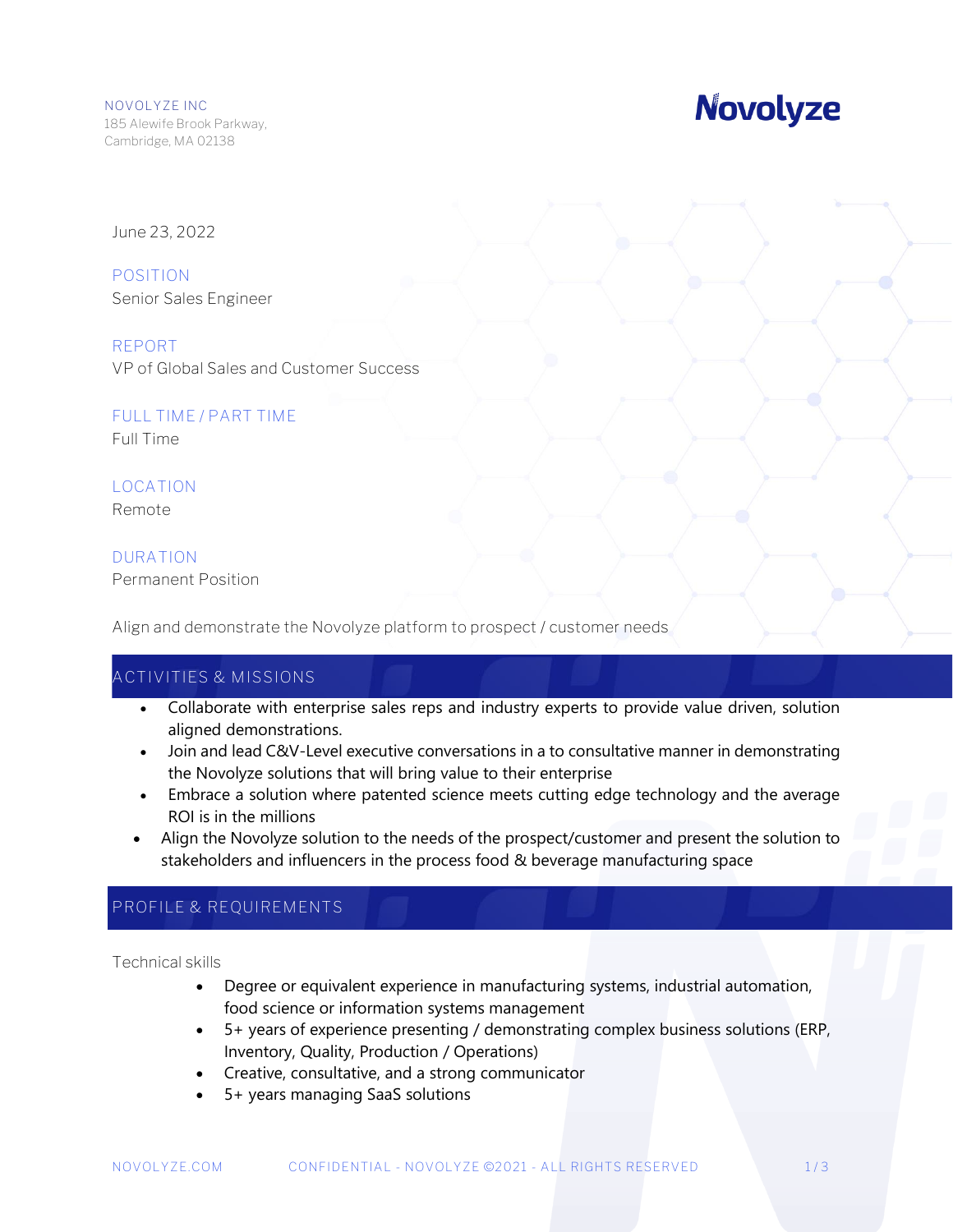NOVOLYZE INC 185 Alewife Brook Parkway, Cambridge, MA 02138



- Skilled in Microsoft Office (Excel, PowerPoint, Word, and Visio).
- Working knowledge of Food Safety Compliance, Cost of Quality, OEE, Continuous Improvement, Statistical Process Control, HACCP, Validation, GFSI
- An experience and/or a background in factory, manufacturing systems or food production would be a plus
- An experience with information management systems, Setup and maintenance of demonstration environments Join and lead discussions with prospects/customers around would be helpful
	- Food Safety Compliance
	- Cost of Quality
	- OEE
	- Continuous Improvement
	- **Statistical Process Control**
	- HACCP
	- Validation
	- GFSI

#### Soft skills

- Self-starter with strong motivation to succeed.
- Committed to customer satisfaction and a passion for customer success.
- Ability to work independently and through teams, at multiple organizational levels.
- Ability to multi-task, prioritize and handle issues/escalations under pressure, and manage multiple projects.
- Eagerness to learn new skills, grow professionally, and take on new challenges.
- Ability to travel to prospect/ customers sites and industry events (40%).
- Be a leader!

#### **ABOUT NOVOLYZE**

Novolyze is a rapidly growing company that empowers the food & beverage industry to enhance food safety & quality performance in a rapidly changing environment. We offer application-driven, tech-enabled solutions to activate a groundbreaking, holistic approach to food safety and quality. We leverage the power of IoT and cloud computing to unify food safety and quality data, transform them into actionable insights, and enable real-time decision-making.

Our team is composed of experienced food safety & quality professionals offering cross-functional expertise in microbiology, process engineering, risk assessment, SaaS solution engineers and many others. At Novolyze, we all share the same passion for making the foods we eat everyday safer while improving the sustainability of food production systems. Our values encompass Customer Success, Boldness, Team Spirit, Agility & Impactfulness.